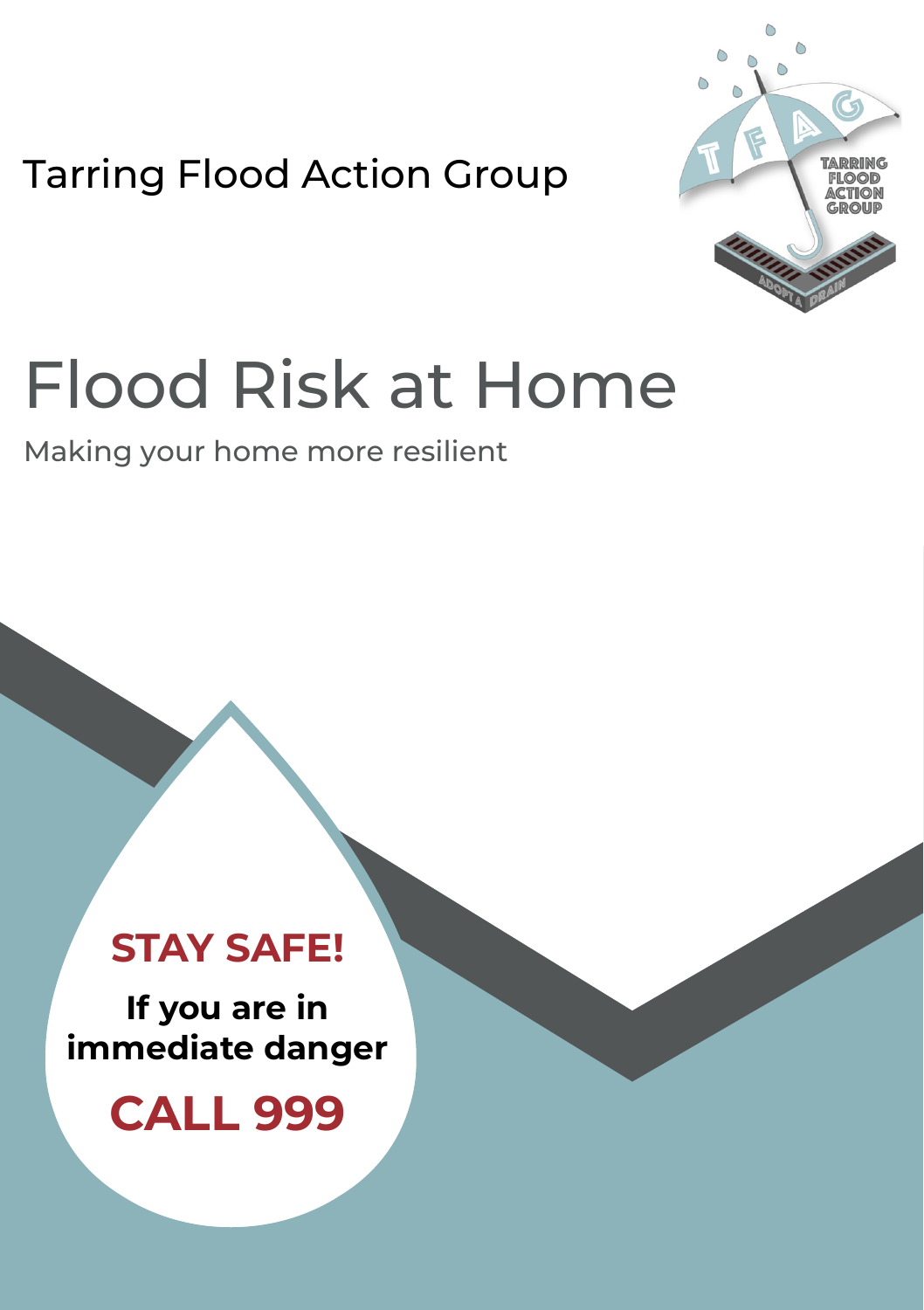

## My property is at risk – How can I proactively protect my property?

If you live in a flood risk area – and the Tarring Conservation Area, including the High Street, is a flood risk area - then there are a number of ways in which you can reduce the risk of incurring damage to your property.

Tarring Flood Action Group (TFAG) has introduced a number of initiatives to reduce the risk of flooding and continues to work with a number of agencies to that end. However, given the nature of our built-up environment and the consequences of Climate Change, it is likely that risk to property from flash floodwater will be increasing and ever-present.

A recent survey carried out on behalf of TFAG by Project Centre has drawn up a map of the areas that are most at risk. Contact us at tarringfloodgroup@outlook.com if you would like a copy.

Local Authorities do not routinely provide flood protection for private or commercial properties and it remains the responsibility of the property owner to take appropriate action to protect their property from flooding. This Guideline Note is one of two that have been produced by TFAG to help residents reduce their flood risk Contact us at tarringfloodgroup@outlook.com if you would like a copy of Guideline Note 2 - **Flood risk at home – How can I protect my property in the event of a flood**

There are a number of ways that you can reduce the flood risk to your property, at the same time making it more attractive and more pleasant to live in.

**Restore soft landscaping**. Do you have any hard landscaped areas in your garden? Is it impermeable?



(i.e. concrete or slabs, not gravel, for example). Consider replacing these areas with *soft landscaping*, the process of re-designing the landscape with elements that do not involve construction or the use of impermeable materials. These elements include trees, shrubs, and flowers, as well as container gardens, potted plants, and hanging baskets. Changing the soft elements of the landscape can be an easy way to change the entire look of the outside of the home, especially when using methods such as selecting different annual and perennial flowers for the gardens and flower beds.

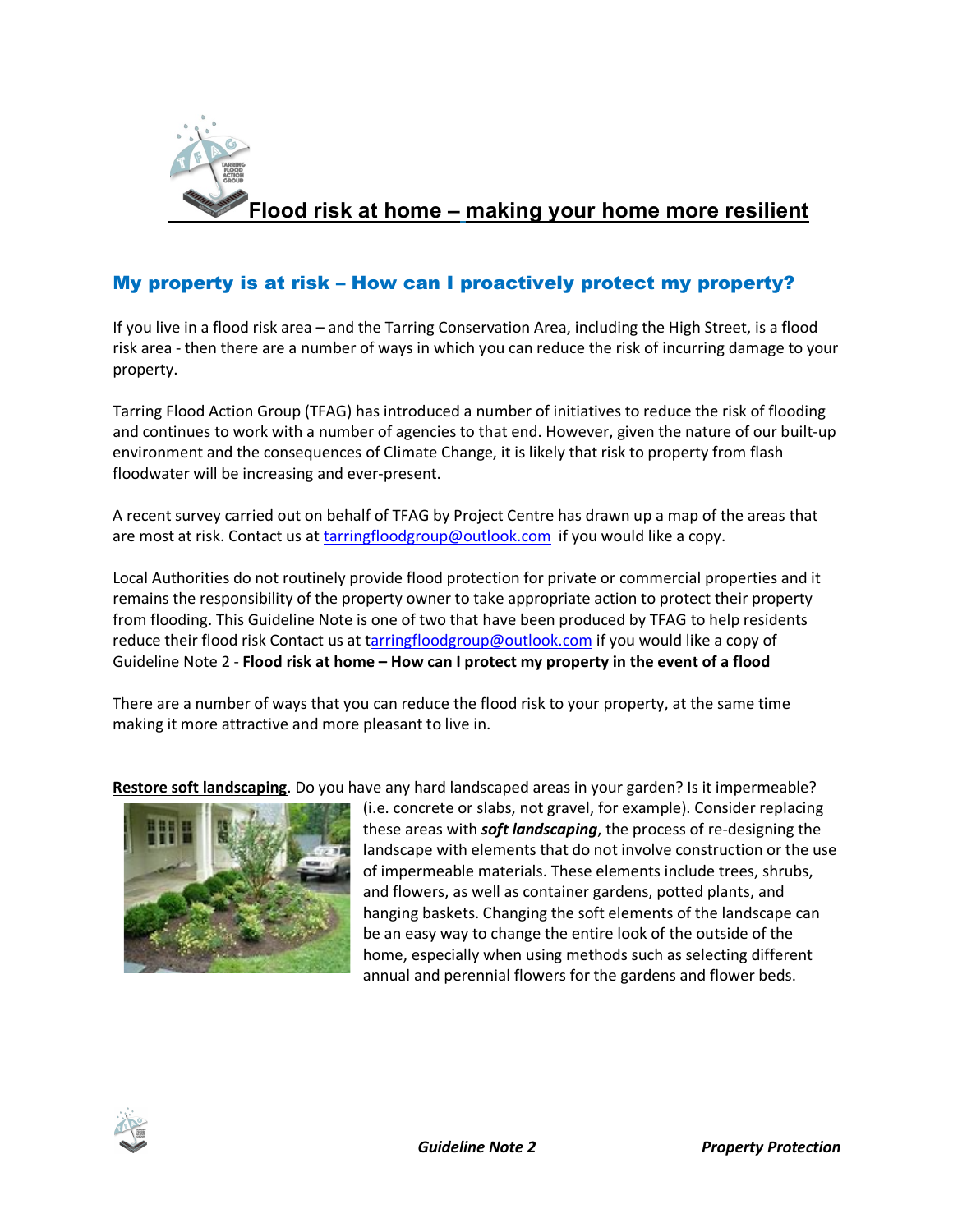**Create a Rain Garden.** In its simplest form, a rain garden is a shallow depression, with absorbent, yet free-draining soil and planted with vegetation that can withstand occasional temporary flooding.



Rain gardens come in all shapes and sizes, from large roadside plantings to the smallest garden plots. They are a valuable tool in helping contain occasional flooding from heavy rainfall. All you need to know can be found at the excellent website *https://raingardens.info/* where you can download the very useful, free

**UK Rainwater Guide**. Other helpful websites include *https://thewatershed.org/create-a-miniraingarden/ ,* but there is a host of others. Just 'Google' rainwater gardens

Why not join the 70+ **Adopt-a-Drain** volunteers who help keep Tarring dry! Clear the top of the drain inlet of any debris, litter, leaves etc as and when required.



Where possible clear the area 1 metre either side of the drain inlet Ensure any leaf debris is either, a) removed, b) raked onto a nearby council grass verge or flowerbed so it can rot down naturally. If neither of the previous are an option, then ensure the debris is downstream to prevent it being washed back to block the drain again. Litter should be placed in a bin.

Ask TFAG for their guidance note on *keeping yourself safe* while carrying out this valuable task. Contact us at on *tarringfloodgroup@outlook.com*



**Water Butts** are a great way to store rainwater, which in turn reduces flood risk, saves using tap water, and is better for your plants and vegetables. And it reduces your water bill! If you need help or advice contact TFAG on *tarringfloodgroup@outlook.com* and ask us about our **Adopt-a-water-butt** scheme!



**When you plant a tree** you are helping our planet in so many ways. Trees soak up rainwater and provide shelter and food for wildlife such as birds, squirrels, and bugs. All plants absorb carbon dioxide during photosynthesis and produce oxygen, but in trees, this process happens on a much large scale. Fight climate change! Plant a tree!

**Permeable Paving** is a method of paving vehicle and pedestrian pathways to enable infiltration of stormwater runoff. Permeable pavement surfaces typically include pervious concrete, porous asphalt, paving stones and interlocking pavers. Unlike traditional impervious paving materials, permeable paving



systems allow stormwater to percolate and infiltrate through the pavement and into the aggregate layers and/or soil below. In

*Guideline Note 2 Property Protection*